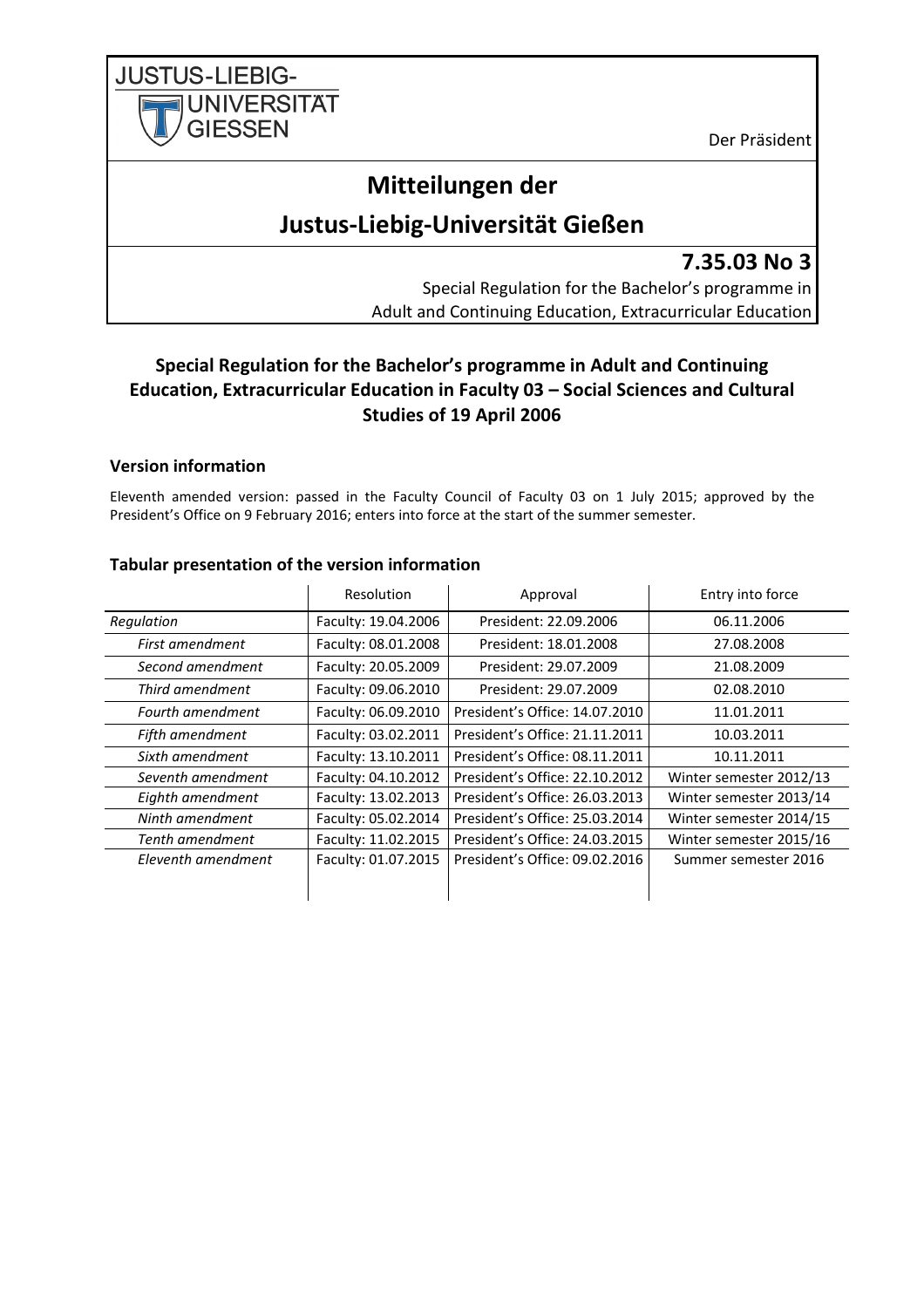| Special Regulation for the Bachelor's programme in Adult and | 01.11.2016 | $\mid$ 7.35.03 No 3 $\mid$ p. 2 |  |
|--------------------------------------------------------------|------------|---------------------------------|--|
| Continuing Education, Extracurricular Education              |            |                                 |  |

#### **Contents**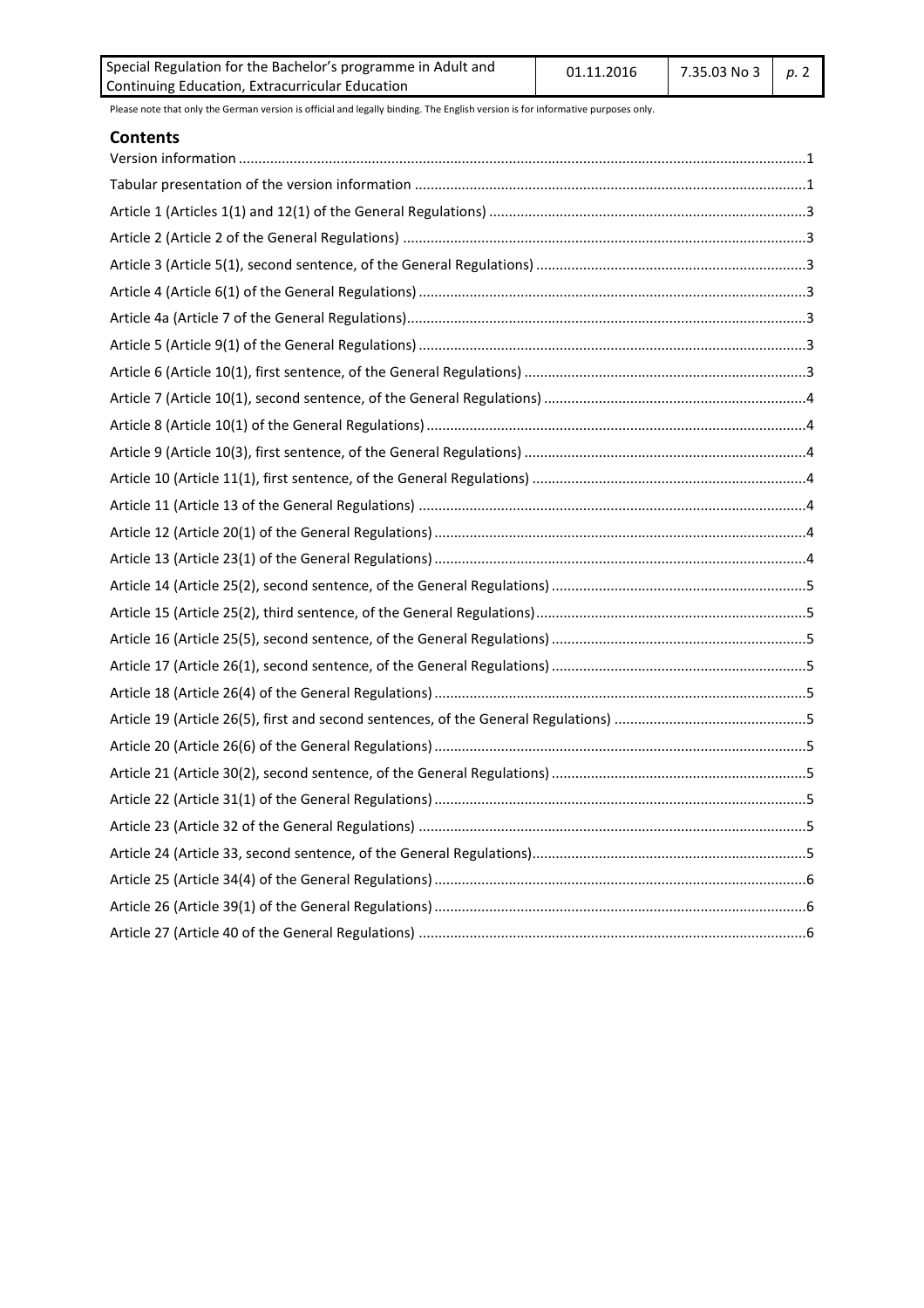| Special Regulation for the Bachelor's programme in Adult and | 01.11.2016 | $\mid$ 7.35.03 No 3 $\mid$ p.3 |  |
|--------------------------------------------------------------|------------|--------------------------------|--|
| Continuing Education, Extracurricular Education              |            |                                |  |

Supplementing the General Regulations for modular and multi-stage study programmes (AIIB) at JLU of 21 July 2004 (Official Gazette No 40 of 4 October 2004), Faculty 03 – *Social Sciences and Cultural Studies* of Justus Liebig University Giessen (JLU) has adopted the following Special Regulation.

# **Article 1 (Articles 1(1) and 12(1) of the General Regulations)**

The *Bachelor's study programme in Adult and Continuing Education, Extracurricular Education* leads to a professional qualification (degree) and lasts six semesters.

# **Article 2 (Article 2 of the General Regulations)**

On successful completion of the study programme, Faculty 03 – Social Sciences and Cultural Studies of Justus Liebig University Giessen shall award the degree of *Bachelor of Arts*.

#### **Article 3 (Article 5(1), second sentence, of the General Regulations)**

The modules are described in Annex 2.

# **Article 4 (Article 6(1) of the General Regulations)**

The Bachelor's study programme in Adult and Continuing Education, Extracurricular Education comprises

- 2 x 12 credit points: AEW 1 and AEW 2 modules;
- 2 x 7 credit points: QUANT and QUAL modules;
- 6 x 12 credit points: modules WB 1, WB 2, AJB 1, AJB 2, ORGA and INTER;
- 1 x 28 credit points: PROF module;
- the thesis module worth 12 credit points; and
- a subsidiary subject worth 30 credit points from the list of subsidiary subjects in Annex 4.

#### **Article 4a (Article 7 of the General Regulations)**

This ruling applies only to modules offered by Faculty 03.

(1) Admission to the module examination is conditional upon regular attendance at the sessions and courses planned and conducting during any one semester. This rule does not apply to lectures.

(2) If more than half the sessions planned and conducted during any one semester are missed, compensatory achievements must be used to maintain the entitlement to be admitted to the examination. The teaching staff shall determine the type and scope of the compensatory achievements.

(3) Students are admitted to the examination before the end of the semester tuition period in accordance with the rules in paragraphs 1 and 2.

#### **Article 5 (Article 9(1) of the General Regulations)**

1. Students must take part in a professional work placement (internship). Further details are stipulated in the Internship Regulation (Annex 3).

(2) Both students and teaching staff may suggest professional internships in cooperation with external employers.

#### **Article 6 (Article 10(1), first sentence, of the General Regulations)**

The type of examination (during or at the end of a module) is, in each case, specified in the module descriptions in Annex 2.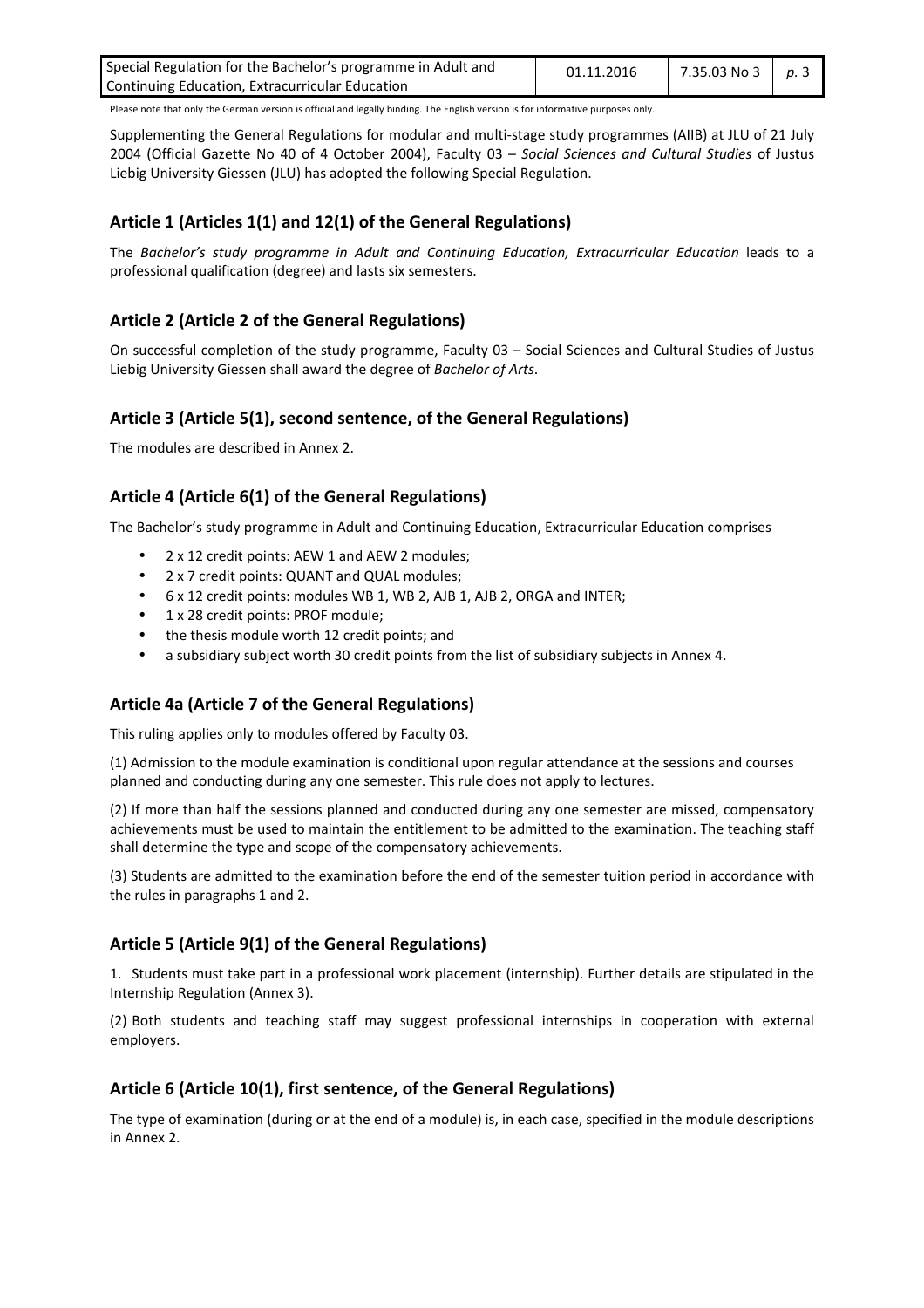| Special Regulation for the Bachelor's programme in Adult and | 01.11.2016 | 7.35.03 No 3   p. 4 |  |
|--------------------------------------------------------------|------------|---------------------|--|
| Continuing Education, Extracurricular Education              |            |                     |  |

#### **Article 7 (Article 10(1), second sentence, of the General Regulations)**

If the module examination comprises all intra-module examinations or a combination of intra-module examinations and a final module examination and if the overall result is a fail, students are required to take a compensatory examination, whose scope and duration must be equal to the failed parts of the module examination. In such cases, the overall grade is compiled from the result of the compensatory examination instead of the failed examination parts and from the parts passed. If the performance in the compensatory examination again fails to achieve an assessment as "Sufficient/Ausreichend", the module examination is considered to have been failed.

# **Article 8 (Article 10(1) of the General Regulations)**

The grading procedures (percentage shares) are set forth in the module descriptions in Annex 2. The examination performance is evaluated in accordance with Articles 28 and 29 of the General Regulations.

#### **Article 9 (Article 10(3), first sentence, of the General Regulations)**

In addition to oral examinations, written examinations and seminar papers, the types of examinations include the portfolio, which can cover one or more of the following types of examinations: seminar paper with development, text presentation, information extract, short written examination, take-home test, essay, review, literature research, record of learning, study diary, seminar record, seminar report. The type of examination is specified in the relevant module descriptions (Annex 2).

#### **Article 10 (Article 11(1), first sentence, of the General Regulations)**

(1) The programme structure is appended as Annex 1.

(2) The Bachelor's study programme in Adult and Continuing Education, Extracurricular Education consists of three areas, a core area, a profile area and a reference area.

(3) The core area comprises the General Educational Science modules, in which the foundations of theory and research in the field of educational science are taught.

(4) The profile area comprises modules relating to specific spheres of activity and topic areas and thus constitutes the professional qualification part. The spheres of activity covered are Further Education and Education of Young Learners Outside School. The topic areas covered are Intercultural Education and Organisational Development and Consultation. Two modules provide training in research methodology. The Professionalisation module comprises three practical placements (internships) lasting 16 weeks, together with subject mentoring and supervision.

(5) The modules in the core and profile areas are compulsory modules. Options are available in the thematic differences in the seminars and introductory seminars associated with the module lectures.

(6) Compulsory elective modules in the reference area supplement the range of modules on offer. Students can set priorities from a range of other subjects and supplements.

#### **Article 11 (Article 13 of the General Regulations)**

The study programme may only be started in the winter semester.

#### **Article 12 (Article 20(1) of the General Regulations)**

When students register for the thesis module, they must present evidence of successful attendance at the modules in the first to fifth semesters in accordance with the programme structure. Exceptions are determined by the Examination Board; it specifies corresponding rules for part-time studies.

#### **Article 13 (Article 23(1) of the General Regulations)**

When students register for a module, they are automatically registered for the intra-module examinations.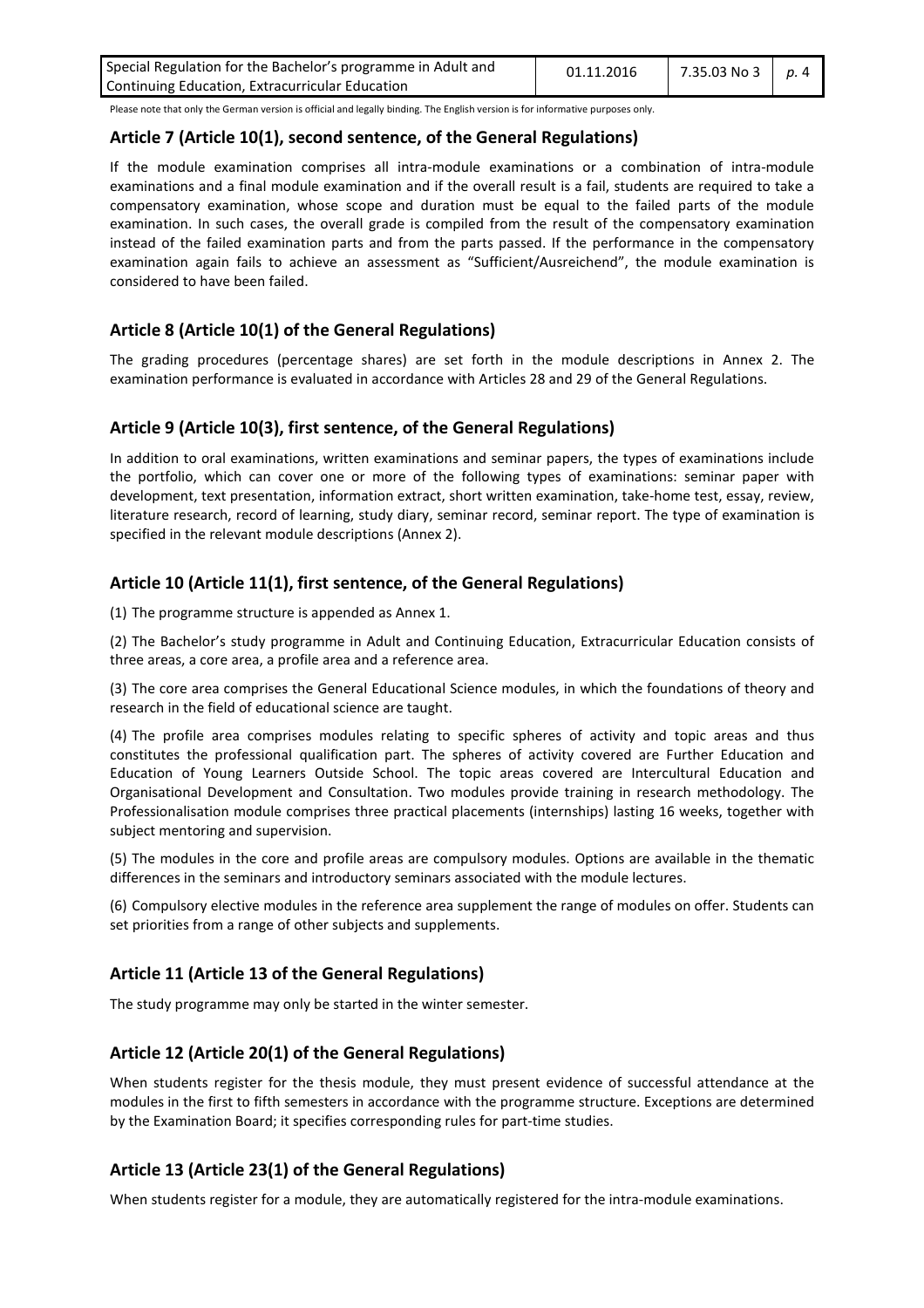| Special Regulation for the Bachelor's programme in Adult and | 01.11.2016 | 7.35.03 No 3   p. 5 |  |
|--------------------------------------------------------------|------------|---------------------|--|
| Continuing Education, Extracurricular Education              |            |                     |  |

#### **Article 14 (Article 25(2), second sentence, of the General Regulations)**

The examination may be conducted as a group examination.

# **Article 15 (Article 25(2), third sentence, of the General Regulations)**

Per examinee and subject, an oral examination shall last no less than 15 minutes.

# **Article 16 (Article 25(5), second sentence, of the General Regulations)**

A written examination shall last *no less than* 45 minutes.

# **Article 17 (Article 26(1), second sentence, of the General Regulations)**

The thesis is part of a module.

#### **Article 18 (Article 26(4) of the General Regulations)**

Subject to application by the examinee, the thesis may be written in English or another language, provided that the examiner can ensure the corresponding evaluation.

# **Article 19 (Article 26(5), first and second sentences, of the General Regulations)**

The thesis shall be issued by the Examination Board. The time allowed for writing the thesis is 12 weeks. If other modules are being taken at the same time, the Examination Board will grant an appropriate extension of the time allowed, notwithstanding Article 26(5), third sentence, of the General Regulations.

#### **Article 20 (Article 26(6) of the General Regulations)**

The thesis may be rejected once up to 4 weeks after its issue. Following rejection, a new topic shall be issued within six weeks at the latest and may not be rejected.

#### **Article 21 (Article 30(2), second sentence, of the General Regulations)**

Students shall achieve a pass in the study programme if they obtain a pass in all compulsory modules in the programme structure.

#### **Article 22 (Article 31(1) of the General Regulations)**

The overall grade is calculated by dividing the total weighted grades (grade for each module multiplied by the credit points allocated to the module) by the total number of credit points in the study programme. Only 6 credit points for the professionalisation module are taken into account when calculating the total weighted module grades and when determining the divisor.

#### **Article 23 (Article 32 of the General Regulations)**

A summary table shall be drawn up in German and in English for each student and shall contain the title of the module, the dates of the examinations, the grades and the overall grade.

#### **Article 24 (Article 33, second sentence, of the General Regulations)**

On request to the Examination Board, records relating to an intra-module examination may be viewed for a period of six weeks from the end of the examination.